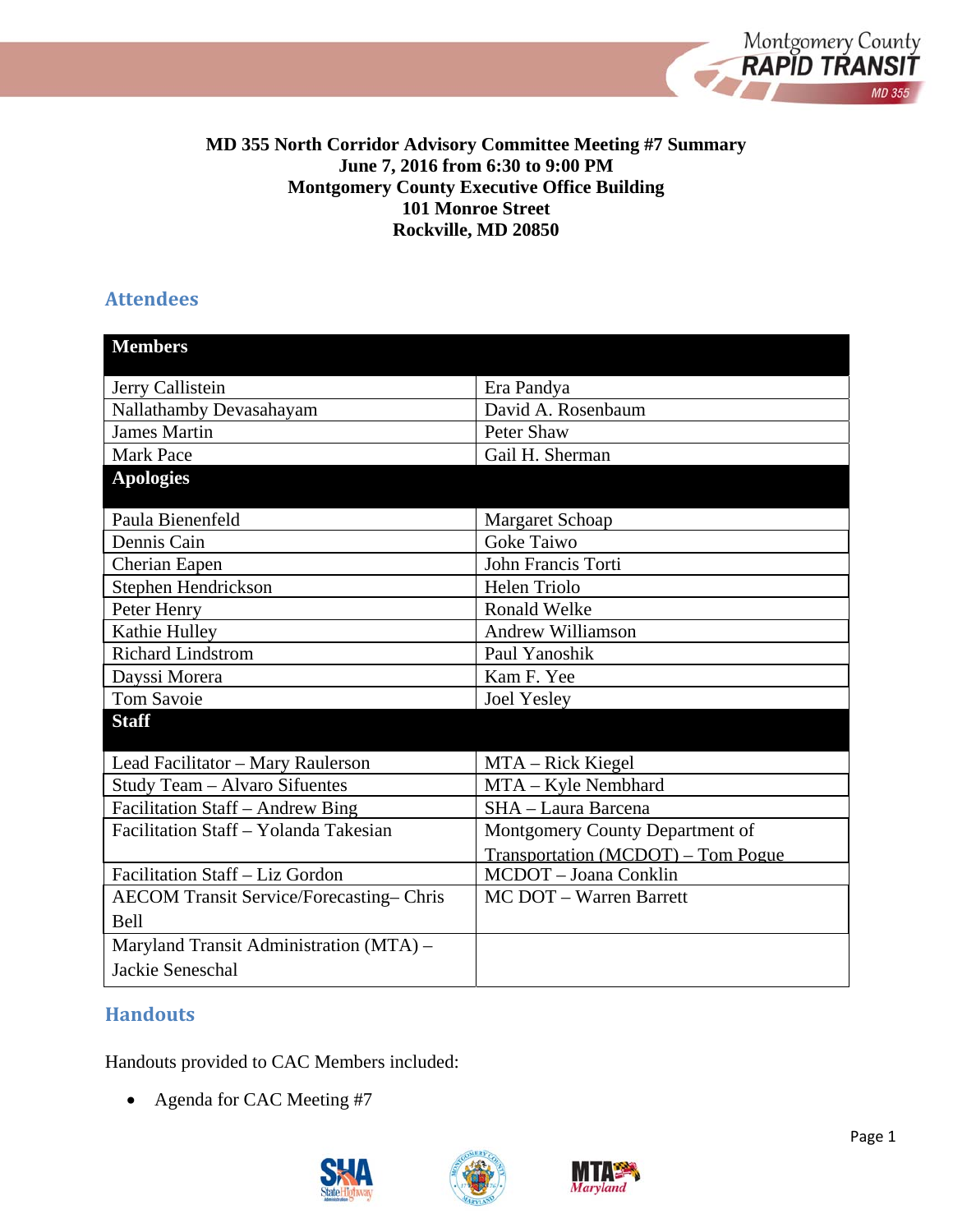

- Presentation for CAC Meeting #7
- BRT Draft Alternatives Handouts
- BRT Draft Service and Station Map
- Summary of CAC Meeting #6

Meeting materials and video of the meeting will be posted on the project website: *www.montgomerycountymd.gov/rts*

## **Introduction**

Facilitator Mary Raulerson welcomed attendees, introduced meeting content, and outlined the agenda.

## **Montgomery County DOT Update**

Joana Conklin updated attendees on the status of an \$80,000grant that MCDOT applied for through the Transportation Land Use Connections (TLC) grant program. TLC grants are made available to jurisdictions in the region by the Metropolitan Washington Council of Governments (MWCOG). The County's application was to develop BRT station prototypes that can be used on various corridors. The grant has been awarded and a consultant is being chosen to complete the work. The project should begin in late summer-early fall and be completed by June of 2017. The County plans to come back to the CAC with ideas generated through this effort.

## **Summary of Open House**

Jackie Seneschal updated attendees on the project public open houses conducted since the last CAC meeting. Between the two open houses about 160 people attended, as a result of outreach through mailers to addresses within a half mile of the corridor and other media. Outreach was performed in English, Spanish, Russian, Chinese and Vietnamese. Ms. Seneschal encouraged CAC members to continue to share public open house and CAC materials with their neighborhood associations and other networks.

The BRT project team also received around 50 comments directly through the online comment form. The comments received both through the form and the open houses focused mostly on the following nonexhaustive list of topics:

- Relationship of BRT to Metro
- BRT amenities
- Impact to traffic operations
- Improved bicycle facilities
- Dedicated BRT lanes to attract riders
- Fixing existing infrastructure (roads, Metro)
- Parking needs at northern station
- Need for frequent service (5-10 minutes)

Commenters were also pleased that an alignment was added to Observation Drive. The fact that comments from open house visitors were similar to those expressed by CAC comments is a good indication that the CAC process is doing a good job of representing the public's input.





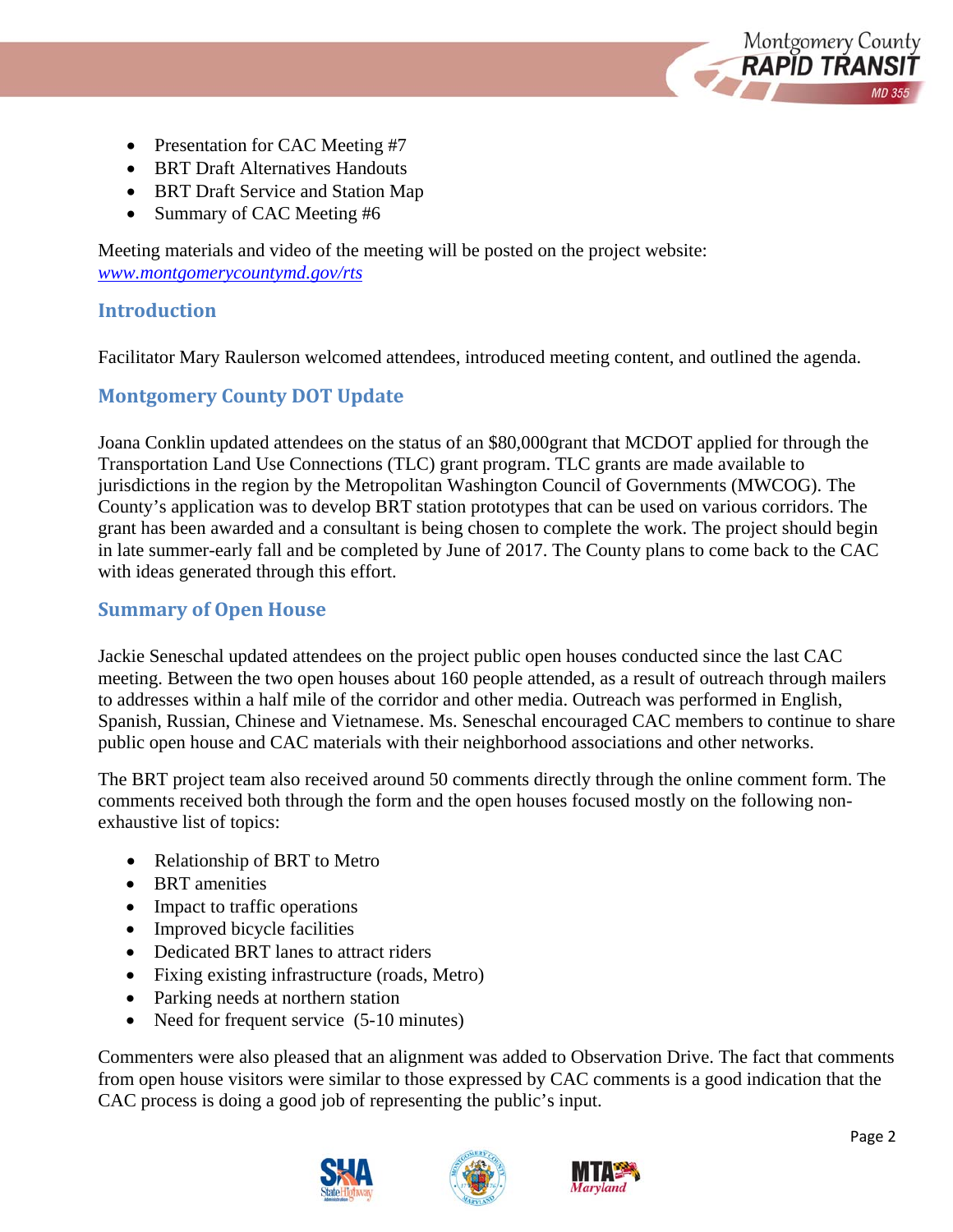

#### *Question (Q) What does "BRT Amenities mean"?*

 Response (R) People asked about system specifics like "Will it have level boarding?" and "Will there be Wi-Fi?"

## **Project Process and Screening Criteria**

Ms. Seneschal discussed the progress made through the CAC process thus far, and showed where this meeting falls in that timeline, namely, introducing five conceptual BRT alternatives. Next, the process will turn toward comparing alternatives against each other, in terms of how well they meet the project's purpose and need and screening criteria.

The Alternatives screening process starts with examining fundamental physical constraints, followed by a high level comparative analysis. Those results will be presented to the CAC and to the broader public in the fall. After the options have been vetted, they will be narrowed down several that will be advanced to detailed study. These alternatives will be evaluated in greater detail and quantitatively compared before the selection of a Locally Preferred Alternative (LPA).

The general screening criteria that will be used to evaluate the conceptual alternatives include

- Transit ridership (BRT, bus, total)
- Boardings by station
- Travel time (BRT, automobiles)
- Person throughput
- Jobs/people within 45 and 60 minutes
- Property impacts
- Environmental impacts
- Costs (capital, operating)

### *(Q)The schedule you showed made it look like the CAC process "goes dark" for a year. Will we have no involvement for a year?*

(R) The CAC will be consulted during this time but it will take time for the detailed analysis to be completed. There will be some months where analysis is underway without much information coming from the process to the CAC. The length of these processes will depend on how many alternatives are advanced for detailed study.

### **Conceptual Alternatives**

Alvaro Sifuentes reviewed with the CAC the three components that characterize each alternative: the running way, the station locations, and a service plan. At the previous CAC meeting, the members had the opportunity to review the station locations and service plans proposed for the entire corridor. The service plan consists of three routes:

- Clarksburg (Northern termini) to Rockville Metrorail Station;
- Lake Forest Transit Center to Rockville Metrorail Station; and
- Montgomery College (Rockville Campus) to Southern Termini.





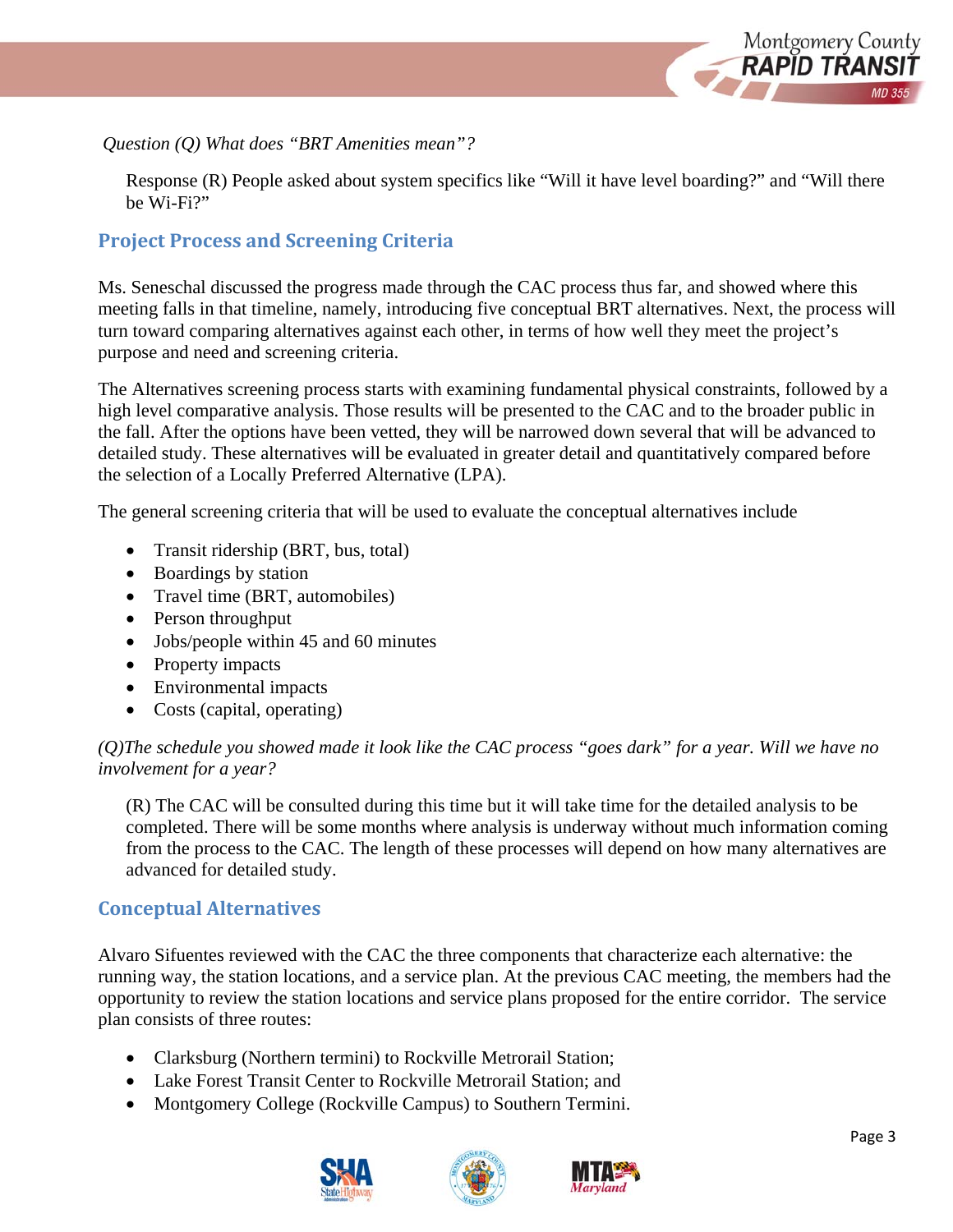

Meeting 7's discussion is focused on running way concepts.

The development of conceptual alternatives began with the Countywide Transit Corridors Functional Master Plan. Given the diverse characteristics found along the corridor, the team has divided it into the seven sections described below.

- Section  $7$  Clarksburg / Germantown (~6.2 miles), Clarksburg to Middlebrook Road
	- o MD 355 transitions to a four lane roadway at Middlebrook Road and then quickly to a two lane roadway north of MD 27
	- o Character and land use along MD 355 changes considerably from a suburban to rural environment
	- o Section would isolate comparison between the MD 355 alignment and Observation Drive alignment
- Section 6 –Germantown / Montgomery Village (~3.2 miles), Middlebrook Road to MD 124 (Montgomery Village Avenue)
	- o Predominantly a six lane roadway section
	- o Predominantly suburban in nature
	- o North of the congested MD 124 intersection
- Section  $5 -$ Gaithersburg (~1.4 miles), MD 124 (Montgomery Village Avenue) to Summit Avenue o Challenging section with many constraints. Alvaro discussed how more detail would be provided for this section on a later slide
- Section 4 Rockville / Shady Grove (~3.2 miles), Summit Avenue to College Parkway
	- o Predominantly a six lane roadway section
	- o Similar land use with commercial on the east side of the road and pockets of residential on the west side
- Section 3 Rockville Town Center (~1.8 miles), College Parkway to Dodge Street
	- o Challenging section with many constraints. Alvaro discussed how more detail would be provided for this section on a later slide
- Section 2 White Flint / Rockville (~4.1 miles), Dodge Street to Grosvenor Metrorail Station
	- o Predominantly a six lane roadway section
	- o Land use is commercial
	- o White Flint Sector Plan and Rockville Pike Plan cover most of this section
- Section 1 Bethesda (~3.2 miles), Grosvenor Metrorail Station to Bethesda Metrorail Station
	- o Challenging section with many constraints. Alvaro discussed how more detailed would be provided for this section on a later slide

Sections 1, 3, and 5 are the most constrained and complicated of the corridor. The character of the roadway and constraints on the possible BRT running way types in those places were discussed in more detail.

• Section 5 - Gaithersburg





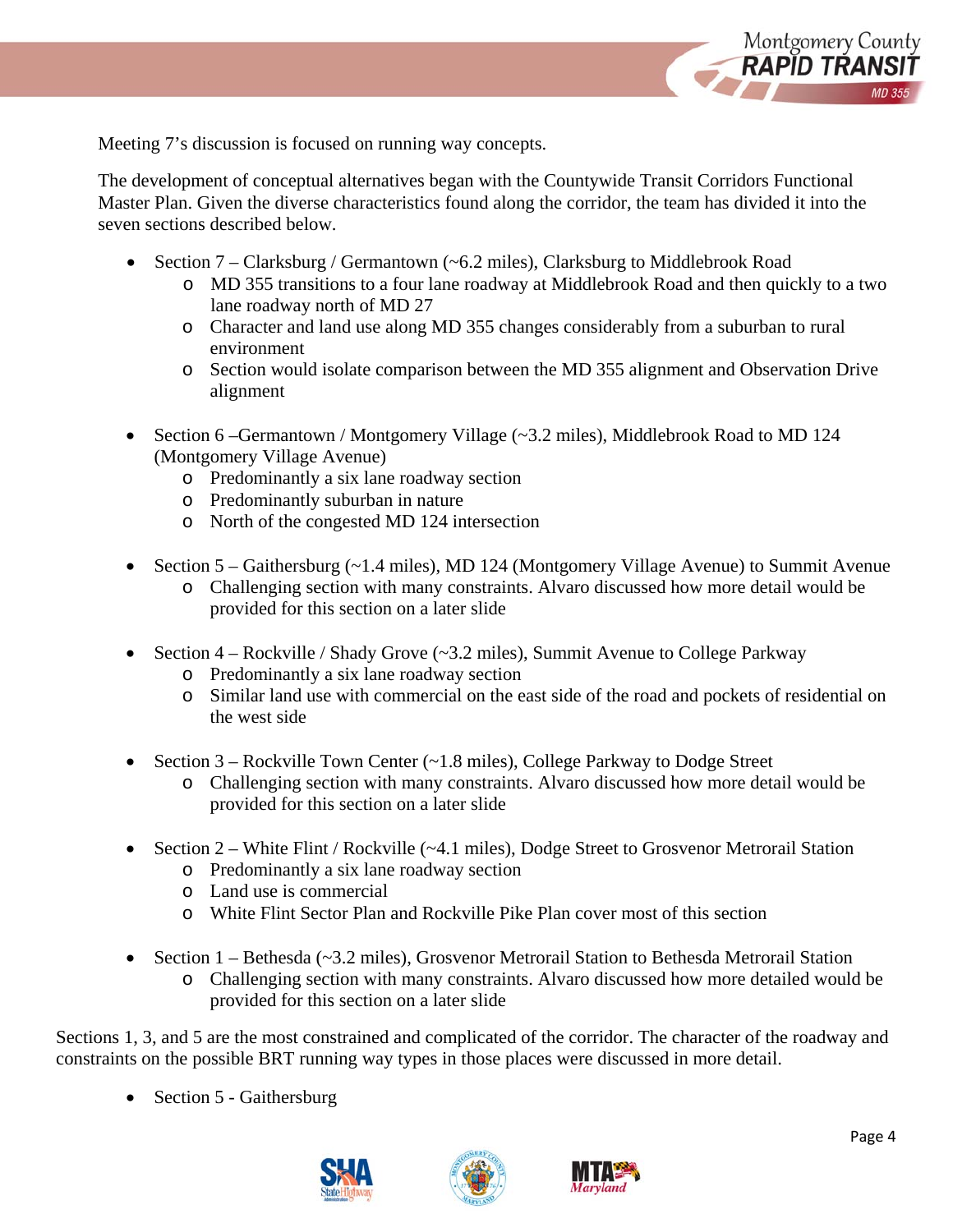

- o 5 lane section
- o Center left turn lane used to access businesses
- o Buildings in close proximity to roadway
- o Constrained by bridge over railroad tracks and roadway
- Section 3 Rockville Town Center
	- o Buildings in close proximity to roadway
	- o Service roads providing inter-parcel connectivity
	- o Rail tracks on east side in close proximity to roadway
	- o Park and historic property
- Section 1- Bethesda
	- o Buildings in close proximity to roadway south of Jones Bridge Road
	- o Federal properties abutting both sides of roadway
	- o Three listed historic properties
	- o Beltway bridges

Mr. Sifuentes then explained each of the conceptual alternatives using the plans provided to the CAC members and available on the project website.

- Alternative 1: No Build
	- o Includes planned and programmed transit and roadway improvements as currently listed in the Financially Constrained Long Range Transportation Plan (CLRP)
- Alternative 2: Transportation System Management (TSM Figure 1)
	- o Enhanced bus service in existing lanes, including greater frequency
	- o Bus will be in mixed traffic
	- o Queue jumps at some intersections
	- o Transit Signal Priority (TSP) at some intersections
	- o TSM is being considered for entire length of the corridor from Bethesda to Clarksburg

#### **Introduction of Alternative 3:**

Alternative 3 was divided into a 3A and 3B option. Both Alternatives include BRT that is mostly in the median, however Alternative 3A provides BRT service from the Grosvenor Metrorail Station to the Clarksburg Outlets along Observation Drive, and Alternative 3B provides BRT service from the Bethesda Metrorail Station to Redgrave Place in Clarksburg, staying on MD 355. The specifics of each alternative are listed below and depicted graphically on Figure 2 and Figure 3 which are available with the meeting #7 materials at http://www.montgomerycountymd.gov/RTS/md355north.html.

- Alternative 3A:
	- o Provides new BRT service from the Grosvenor Metrorail Station to the Clarksburg Outlets
	- o No BRT service between Bethesda and Grosvenor Metrorail Stations





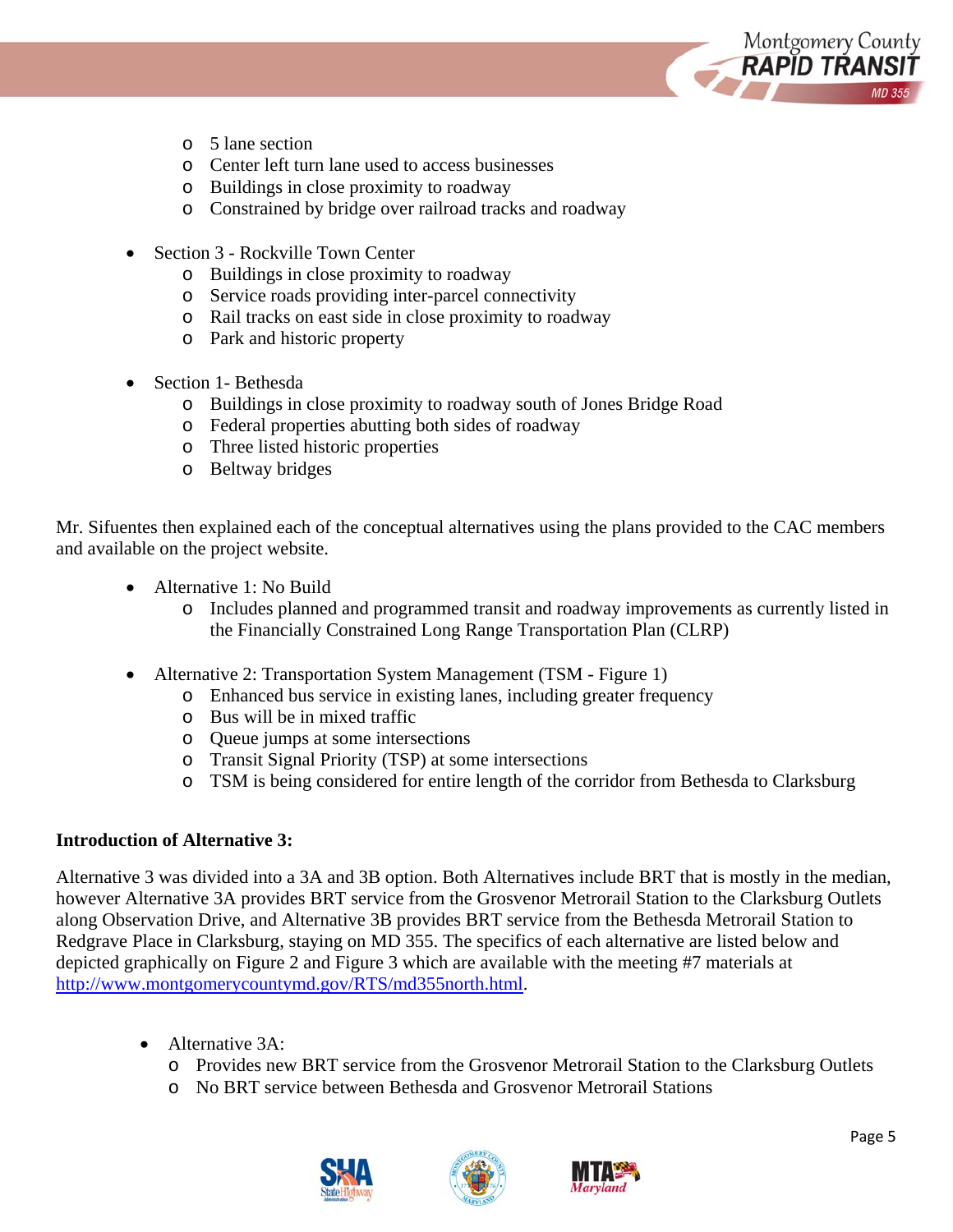

- o Service would be on dedicated lane(s) from Grosvenor Metrorail Station to Middlebrook Road along MD 355
- o Two dedicated median lanes where feasible proposed for Sections 2, 4, 6 through widening of the road
	- o Within the median sections all existing unsignalized intersections would be closed. Those movements would need to occur at signalized intersections.
- o Bi-directional dedicated median lane proposed for Section 3 achieved through the widening of the road
	- o Passing zones would be created to achieve necessary headways
	- o Within the median sections all existing unsignalized intersections would be closed. Those movements would need to occur at signalized intersections.
- o Bi-directional dedicated median lane proposed for Section 5 achieved through the repurposing of the center turn lane
	- o Passing zones would be created to achieve necessary headways
	- o All left turn movements will only occur at signalized intersections
- o Service would be in mixed traffic north of Middlebrook Road up to the Clarksburg Outlets along Observation Drive (Section 7)
- Three Route Patterns Along MD 355
	- o The first (northern) pattern is from either Clarksburg Outlets (3A) or Redgrave Place (3B), and would end at Rockville Metro Station
	- o The second (northern) pattern is from Lake Forest Transit Center to Rockville Metro Station
	- o The third (southern) pattern is from Montgomery College (Rockville Campus) to the southern terminus, which would be Grosvenor (3A) or Bethesda Metro Station (3B)

### *(Q) How does this option square with Rockville Pike Plan?*

(R) It is consistent but does not include recommendations for access roads shown as part of the plan, because they are beyond the scope of this phase of study.

- Alternative 3B
	- o Provides new BRT service from the Bethesda Metrorail Station to Redgrave Place in Clarksburg.
	- o Service would be in dedicated lane(s) from Bethesda Metrorail Station to Redgrave Place along MD 355.
	- o Alternative 3B running way options are the same as Alternative 3A except for:
		- o Section 1 BRT would operate in the curb lane. The roadway inside of the Beltway will be converted into a reversible system where more lanes will be assigned to the peak direction of traffic. This condition is similar to the existing reversible system on US 29 inside the Capital Beltway. A lane in the off-peak direction would be repurposed. For example in the AM peak direction there would be four lanes of southbound traffic into Bethesda where the curb lane would be the dedicated BRT lane and shared with local buses and right turning movements to and from MD 355. The BRT operation in the off-peak direction would be in mixed traffic.





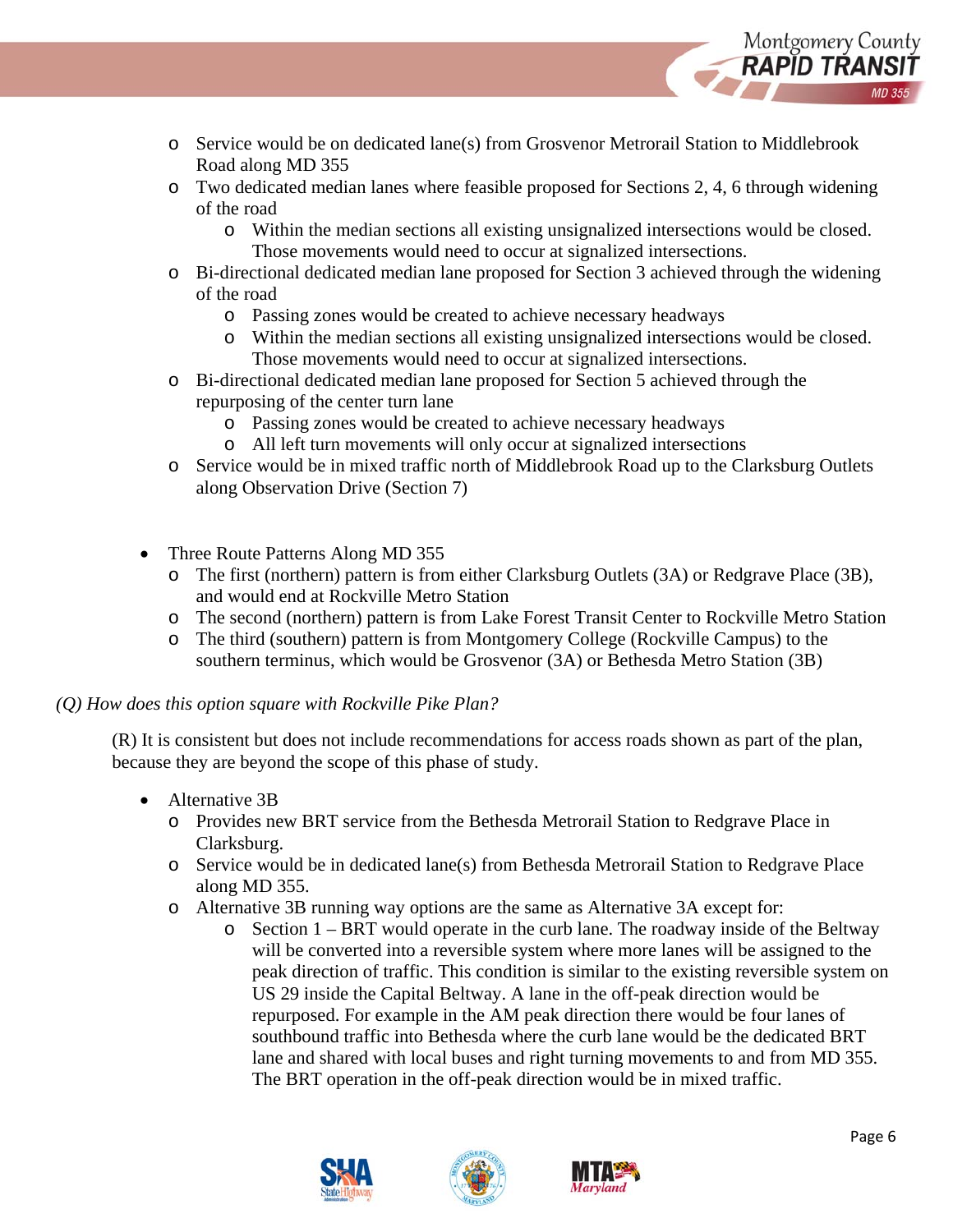

- o A median BRT lane was not analyzed because there is a proposed pedestrian tunnel at Bethesda Medical Center, which is intended to reduce the need for pedestrians to cross MD 355 at grade. A median BRT station would be in direct conflict with the goals of the pedestrian underpass project.
- o All concrete median along this section of the road would need to be removed.
- o Section 3 Lane repurposing of two inside lanes to provide two dedicated median BRT lanes.
	- o Within the median sections all existing un-signalized intersections would be closed. Those movements would need to occur at signalized intersections.
- o Section 7 This section is proposed as a two lane median BRT along MD 355
	- o Within the median sections all existing unsignalized intersections would be closed. Those movements would need to occur at signalized intersections.

#### *(Q) Does this match up with the operation plan?*

(R) Yes. The difference between these two alternatives is the termini. For the southernmost route, Alternative 3A, [BRT] service would terminate at Grosvenor. For Alternative 3B, [BRT] service would terminate at Bethesda.

Introduction of Alternative 4:

Alternative 4 was divided into a 4A and 4B option. Both Alternatives are mostly in the curb lane; however Alternative 4A provides BRT service from the Grosvenor Metrorail Station to Redgrave Place in Clarksburg and Alternative 4B provides BRT service from the Bethesda Metrorail Station to Redgrave Pace in Clarksburg. Both alternatives keep BRT service on MD 355. The differences were in approaches to constrained roadway sections, as outlined in the below bullet points. The specifics of each alternative are also depicted graphically on Figure 4 and Figure 5 and are available with the meeting #7 materials at

http://www.montgomerycountymd.gov/RTS/md355north.html.

- Alternative 4A
	- o Provides new BRT service from the Grosvenor Metrorail Station to Redgrave Place in Clarksburg.
		- o No BRT service between Bethesda and Grosvenor Metrorail Station.
		- o Service would be on dedicated lane(s) from Grosvenor Metrorail Station to Redgrave Place along MD 355.
	- o Two dedicated curb lanes where feasible proposed for Sections 2, 6 and 7 through the widening of the road.
		- o The curb lanes will be shared with local buses and right turning vehicles to and from MD 355.
	- o A median running way was proposed for Sections 3, 4 and 5 to minimize switching from curb to median repeatedly.
	- o Bi-directional dedicated median lane proposed for Section 3 achieved through the widening of the road.
		- o Passing zones would be created to achieve necessary headways.
		- o Within the median sections all existing unsignalized intersections would be closed. Those movements would need to occur at signalized intersections.





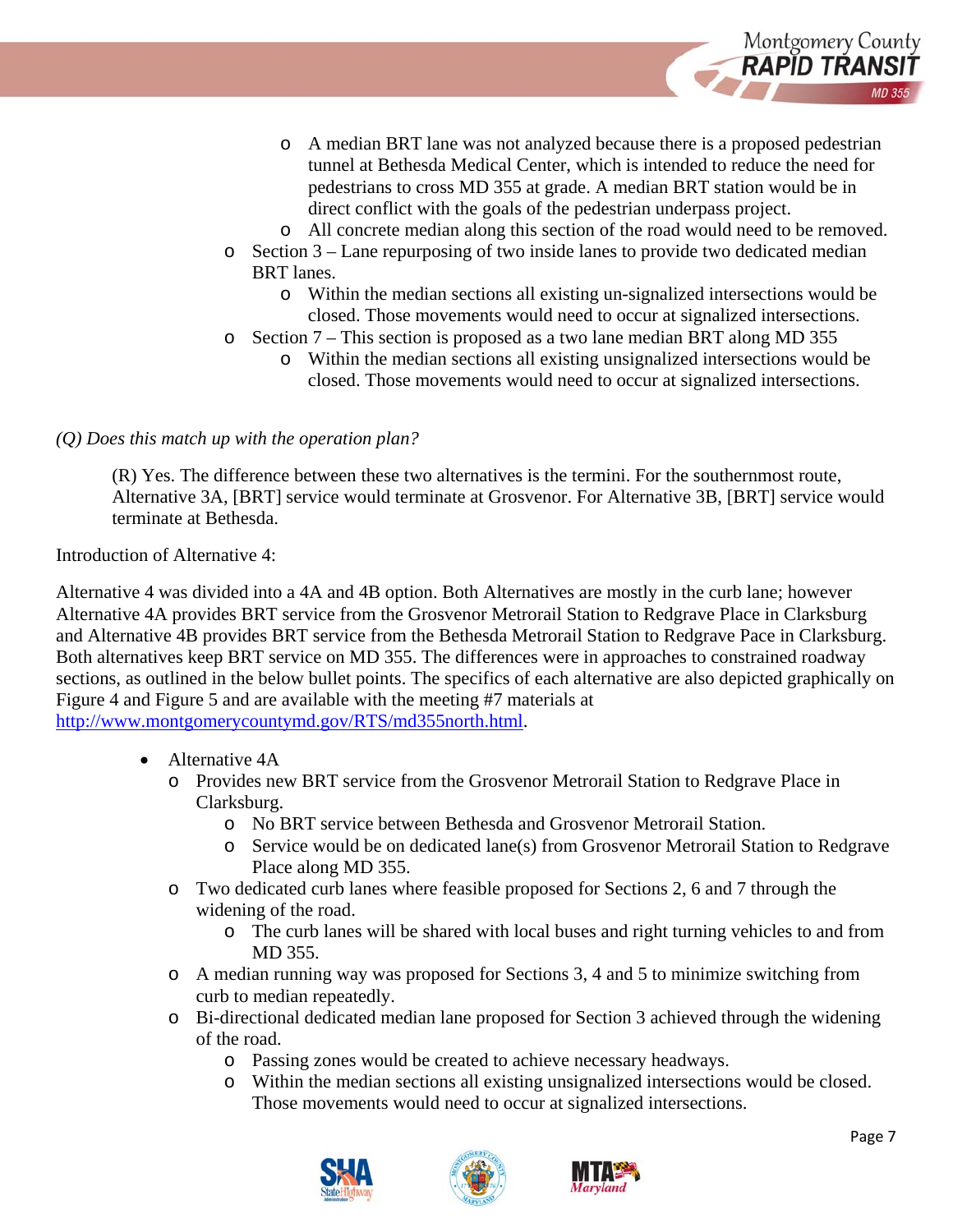

- o Two dedicated median lanes where feasible proposed for Section 4 through the widening of the road.
	- o Within the median sections all existing unsignalized intersections would be closed.
		- Those movements would need to occur at signalized intersections.
- o Bi-directional dedicated median lane proposed for Section 5 achieved through the repurposing of the center turn lane.
	- o Passing zones would be created to achieve necessary headways.
	- o All left turn movements will only occur at signalized intersections.
- o The transition from curb to median would occur over several blocks where the BRT may be in mixed traffic.
- Alternative 4B
	- o Provides new BRT service from the Bethesda Metrorail Station to Redgrave Place in Clarksburg.
	- o Service would be on dedicated lane(s) from Bethesda Metrorail Station to Redgrave Place along MD 355.
	- o All running way options remain the same as Alternative 4A except for:
		- o Section 1 (Same as running way proposed for Alternative 3B) BRT would operate in the curb lane. The roadway inside of the beltway will be converted into a reversible system where more lanes are assigned to the peak direction of traffic. This condition is similar to the existing reversible system on US 29 inside the Capital Beltway. A lane in the off-peak direction would be repurposed. For example in the AM peak direction there would be four lanes of southbound traffic into Bethesda where the curb lane will be the dedicated BR lane and shared with local buses and right turning movements to and from MD 355. The BRT operation in the off-peak direction would be in mixed traffic.
			- o A median BRT lane was not analyzed because there is a proposed pedestrian tunnel at Bethesda Medical Center, which is intended to diminish at-grade pedestrian crossings of MD 355 at this location.
			- o All concrete median along this section of the road would need to be removed.
		- o Section 3 Lane repurposing of two outside lanes to provide two dedicated curb BRT lanes.
			- o The curb lanes will be shared with local buses and right turning vehicles to and from MD 355.
		- $\circ$  Section 4 Two dedicated curb lanes where feasible
			- o The curb lanes will be shared with local buses and right turning vehicles to and from MD 355.
- Conceptual Alternatives Next Steps
	- o The next step in the process is to complete the preliminary analysis of the alternatives.
	- o The analysis performed will be used to complete the screening criteria information and compare alternatives.
	- o This information will also be used to guide the Alternatives Retained for Detailed Study (ARDS) selection.



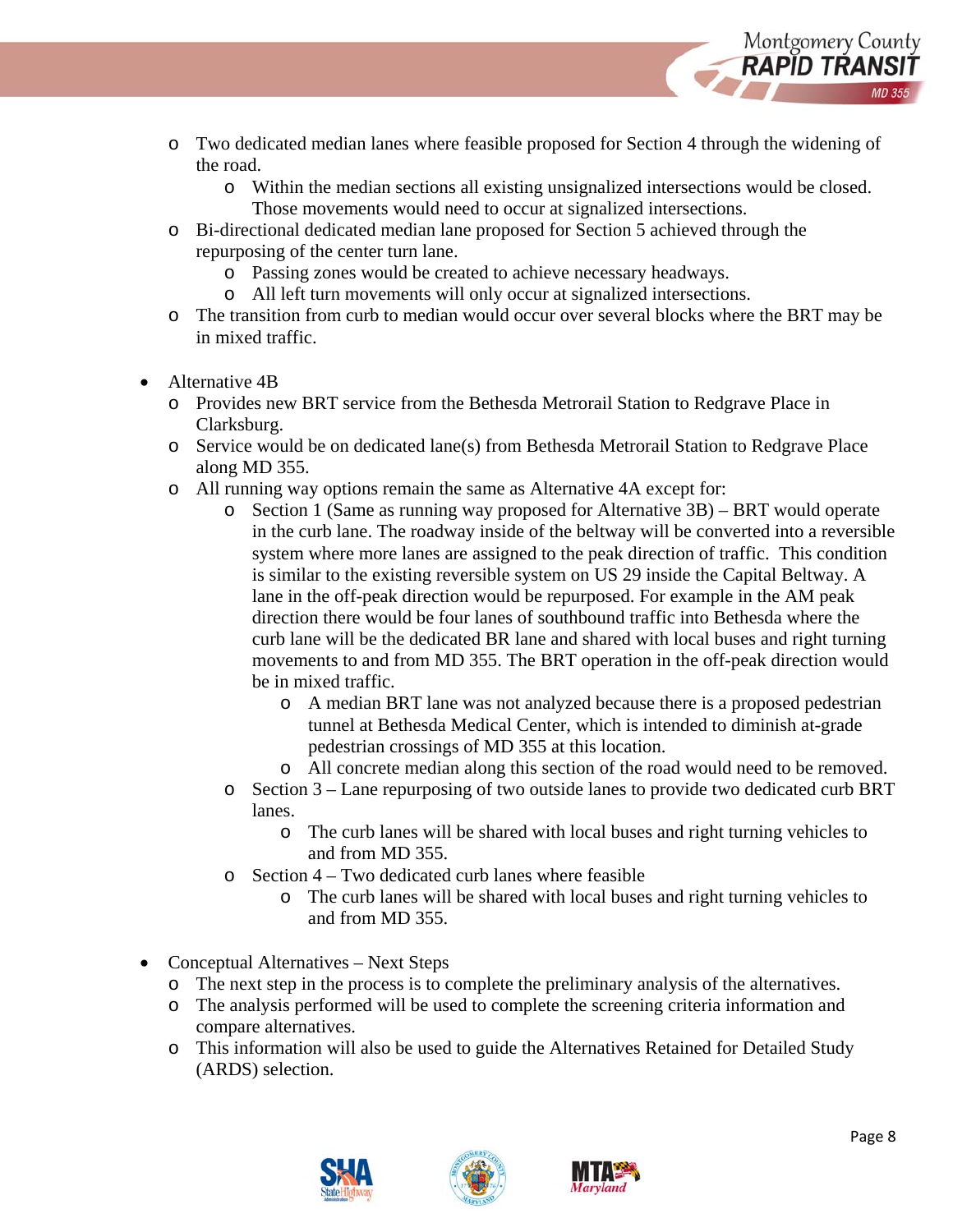

*(Q) Do the alternatives all take place within the existing footprint of the road?* 

(R) No. All of the build alternatives involve widening for some sections of the roadway. The existing curb-to-curb widths and range of dimensions being considered are shown on the maps at the breakout tables.

*(Q) Could we have an alternative that, for example, continues all the way to Bethesda, but still uses Observation Drive? Can Observation Drive be included in TSM?* 

(R) Yes. Many "mix-and-match" alternatives are possible. This preliminary analysis being conducted is going to yield a lot of useful information that will be used to determine the ARDS. These alternatives which will be investigated further could very easily result in a hybrid of the alternatives as currently proposed.

*(Q) Would a bi-directional lane operate that way all day, or just during peak hours?* 

(R) A bi-directional lane would maintain a two way operation during the entire day, as opposed to a reversible lane where the direction using it changes during peak hours.

*(Q) Have these been used in high frequency systems before?* 

(R) They're used in Eugene, OR, for example, but we believe that service operates on a less frequent headway than we are currently planning to test for the MD 355 BRT service. We will look at other precedent locations during analysis.

*(Q) Why are bike lanes always shown instead of a multi-use path on one side of the street?* 

(R) MD 355 is a State road. The concepts follow state bicycle design policy which requires on-street bicycle lanes.

*(Q) Do any of the alternatives provide end to end service?* 

(R) No. The travel analysis showed that end to end trips were pretty rare. The service plans presented previously show a series of three discreet route structures that overlap in the Rockville area. Those are the service plans that will be tested initially.

*(Q) How will transfers between this system and Metro work?* 

(R) Similar to between Ride On and Metro. The BRT system will be integrated with the regional fare media to make for a seamless regional system.

### **Breakout Exercise**

Meeting participants conversed with project staff at tables with maps of each of the sections, to understand and get into the details of the running way options being considered in each location. An additional table was available for members to discuss the proposed screening criteria.





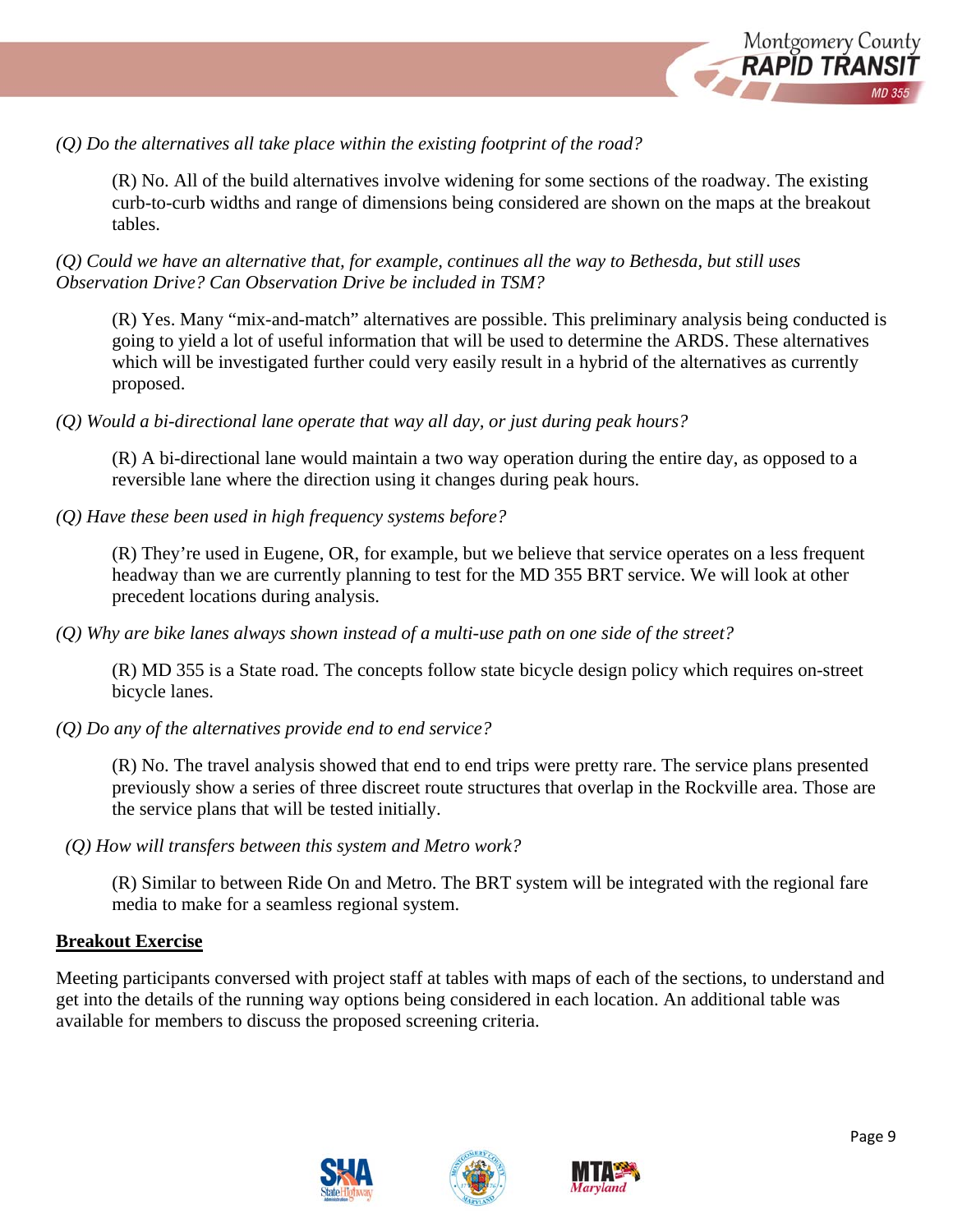

Notes from Breakout Conversations:

Section 1 – Bethesda Metrorail Station to Tuckerman Lane

• No comments from CAC members

Section 2 – Tuckerman Lane to Dodge Street

- There are few crossings of rail corridor, and this leads to congestion at the few crossings. Edmonston is an example. Consider moving the proposed station and local bus transfer activity from Edmonston to 1<sup>st</sup> Street (closer to Richard Montgomery High School)
- Median stations would add width to the already wide planned roadway.
- Harmonize recommendations between the Rockville Pike Plan and this project.
- Section 3 Dodge Street to College Parkway
	- An area with lots of utility infrastructure was highlighted near College Plaza Shopping Center.
- Section 4 College Parkway to Summit Avenue
	- Discussed the possibility of a grade-separated alternative across Gude Drive through redeveloping parcels of College Plaza Shopping Center.
	- Several redeveloping parcels were identified.
	- The complicated intersection at King Farm Boulevard was highlighted.

Section 5 – Summit Avenue to MD 124 (Montgomery Village Avenue)

- Support was noted for attempting to stay within existing pavement.
- Lack of concern about eliminating protected turn pockets, since these turned are already perceived as dangerous.
- Support for keeping standard lane widths where possible was noted, to accommodate trucks, etc.
- Concern for small businesses was noted, in light of some proposed roadway changes.
- High rate of jaywalking was noted at Chestnut Street.
- Dangerous turns noted at East Diamond Avenue.
- "Will there be a fence to discourage jaywalking?"
- Significant transfers to Metro were predicted.
- Challenge of timing signals for buses coming from opposite directions was noted.

Section 6 – MD 124 (Montgomery Village Avenue) to Middlebrook Road

 Support was noted for limiting median running way options to a single center station, not a station on each side of a center busway.

Section 7 – Middlebrook Road to Clarksburg

• Curbside parking exists in the vicinity of Boland Farm Road.